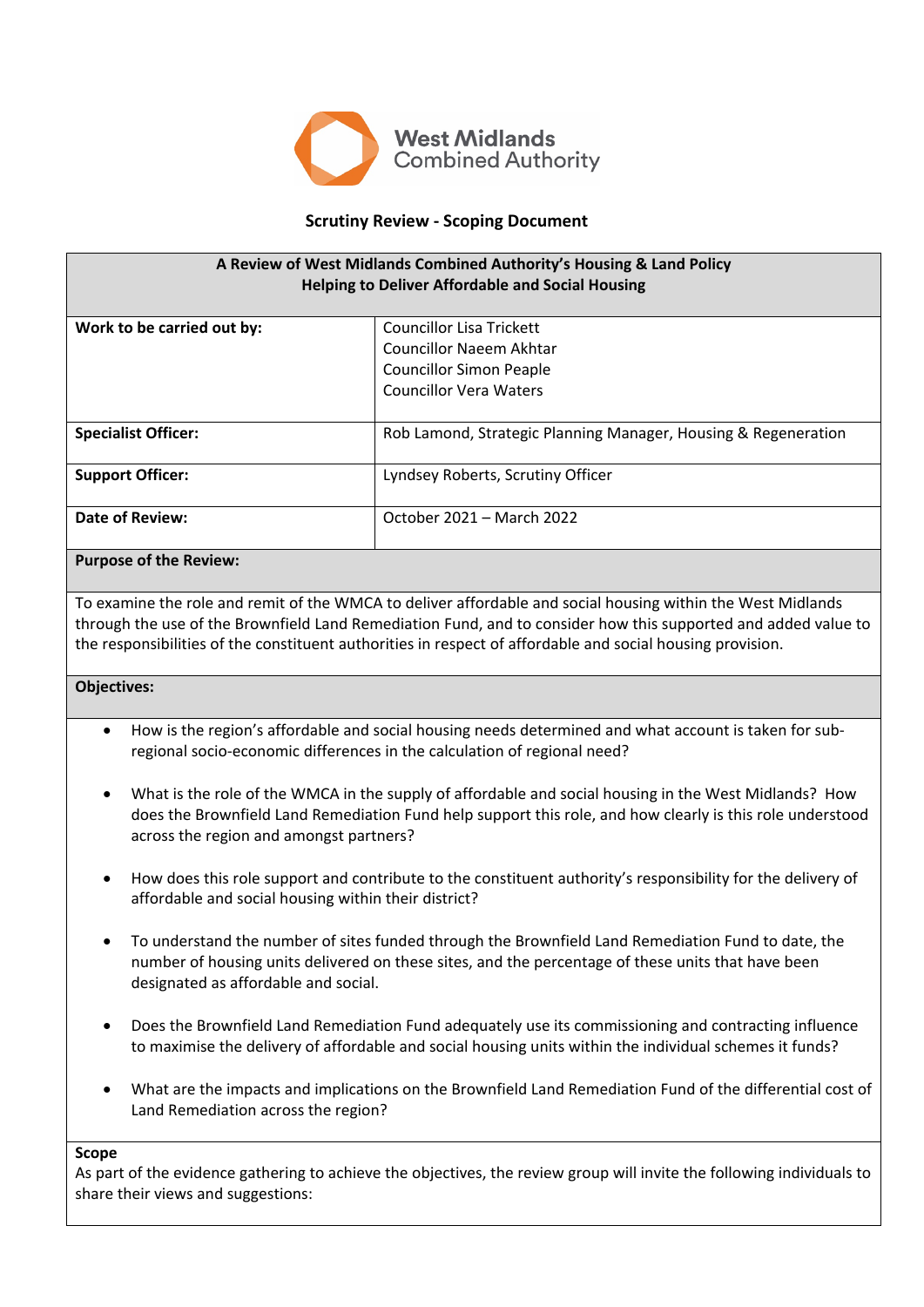- Gareth Bradford, Director of Housing & Regeneration
- A representative from Homes England
- A representative from Shelter
- Representatives from Housing Associations
- A representative from Civic Square (Port Loop Development)
- A planner from a local authority
- Chair of the West Midlands Housing Association Partnership

#### **Intended Outcome:**

The Chair of the review will submit a report, with recommendations as appropriate, to the Overview & Scrutiny Committee for consideration.

**Overview & Scrutiny Committee's Objective for 2021/22:**

To establish whether the West Midlands Combined Authority's policies are helping those that are most in need to ensure that the hardest to reach communities feel the benefit of the WMCA's work.

**WMCA Officer Responsible:** Dan Essex, Governance Services Manager

| <b>Review Timetable</b>                                                                                                        | Lead person(s)                | <b>Completion by</b> |
|--------------------------------------------------------------------------------------------------------------------------------|-------------------------------|----------------------|
| Meeting with the Chair and Vice-Chair of the Overview & Scrutiny<br>Committee to discuss the purpose/objectives of the review. | Lyndsey Roberts               | 7 July 2021          |
| Submit draft scope to Dan Essex, Governance Services Manager for<br>review.                                                    | Lyndsey Roberts               | 9 July 2021          |
| Submit draft scope to Gareth Bradford for early review.                                                                        | Lyndsey Roberts               | 9 July 2021          |
| Draft scoping document to be submitted to Overview & Scrutiny<br>Committee for review/comments/changes.                        | Lyndsey Roberts               | 13 July 2021         |
| Meeting of the Review Group to discuss way forward and key<br>witnesses                                                        | Lyndsey Roberts               | 6 October 2021       |
| Evidence Pack to be circulated to the review group                                                                             | Lyndsey Roberts               | December 2021        |
| Second Meeting of the Review Group to discuss evidence received<br>and to meet with the Director of Housing and Regeneration   | Lyndsey Roberts               | 28 January 2022      |
| Scrutiny Review Group/key participants session                                                                                 | Lyndsey Roberts               | 7 March 2022         |
| Draft report prepared                                                                                                          | Rob Lamond/Lyndsey<br>Roberts | 8 March 2022         |